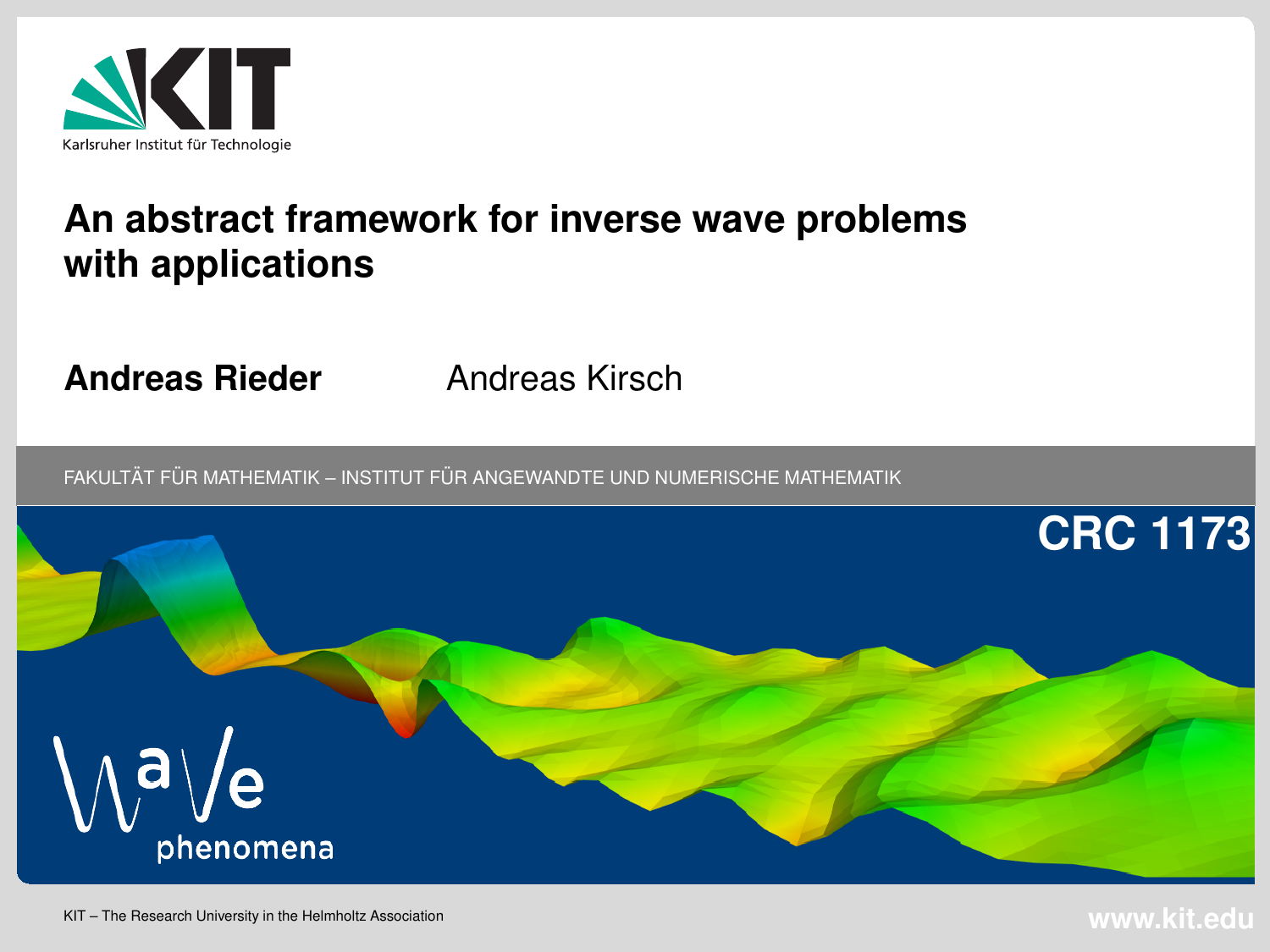#### **Outline**



**Direct [Problem](#page-2-0)**

**Inverse [Problem](#page-9-0)**

**Inverse [Electromagnetic](#page-14-0) Scattering**

**[Summary](#page-20-0)**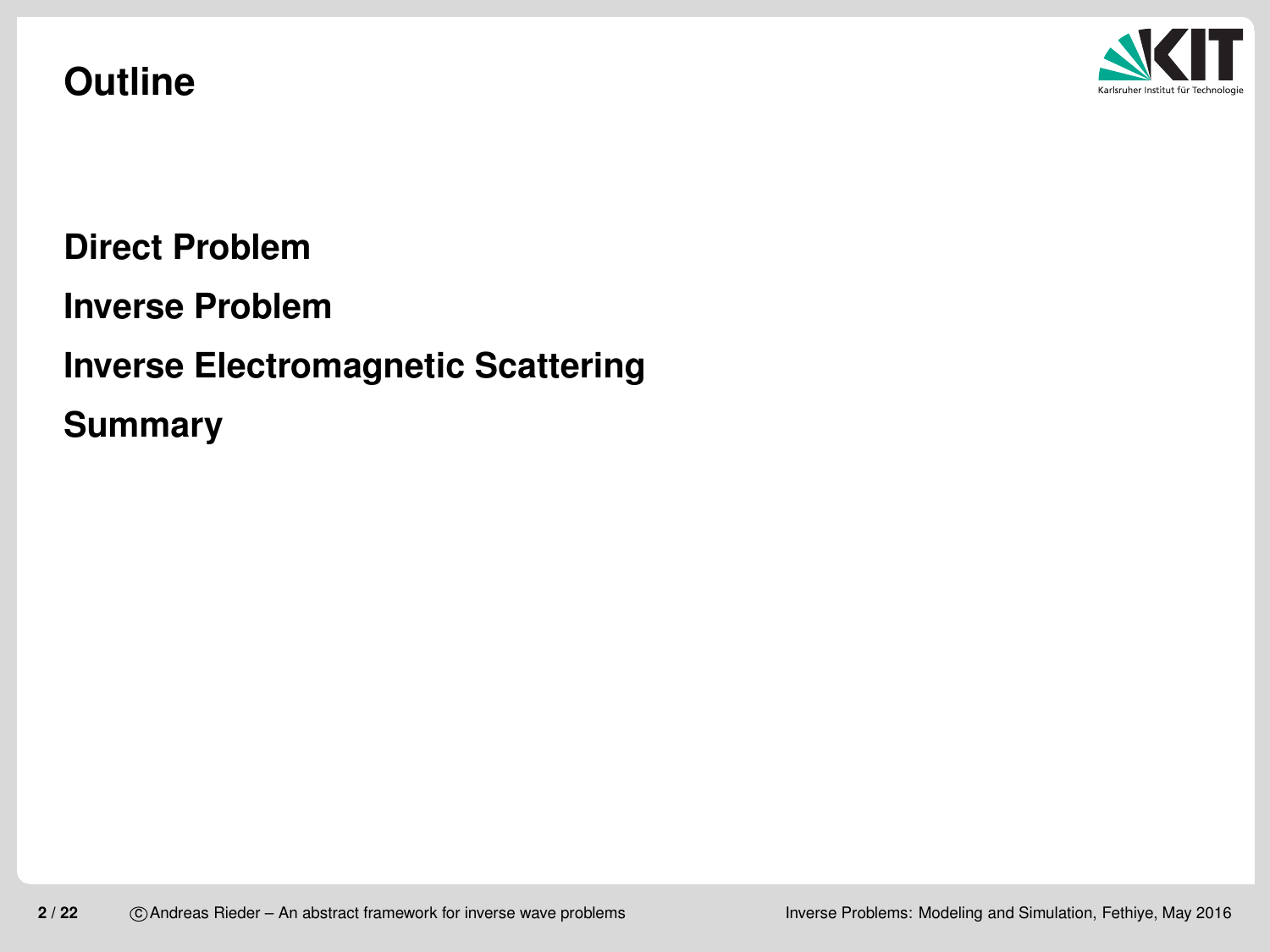

<span id="page-2-0"></span>⊲ Direct [Problem](#page-2-0)

Inverse [Problem](#page-9-0)

Inverse [Electromag](#page-14-0)netic Scattering

[Summary](#page-20-0)

## **Direct Problem**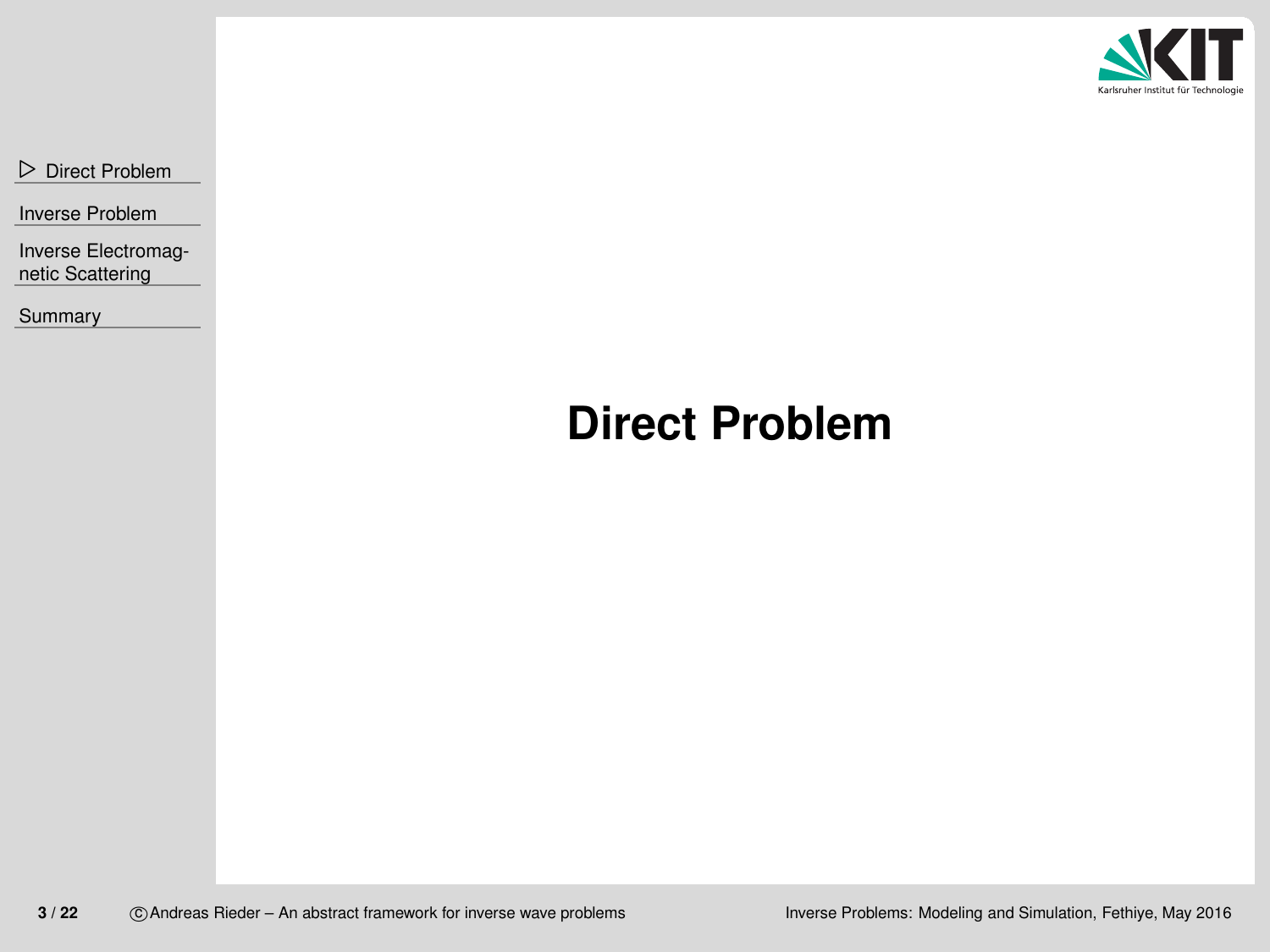### **Abstract evolution equations**



Consider

$$
Bu'(t) + Au(t) = f(t), \quad t > 0, \quad u(0) = u_0,
$$

where

- $\blacktriangleright$   $A: D(A) \subset X \to X$ is an (unbounded) operator on the Hilbert space  $X,$
- $\blacktriangleright\;\;B\in\mathcal{L}(X)$  is positive self-adjoint, and
- $f\colon [0,\infty[\to X,\,\,u_0\in X].$

 $\textsf{Note: } \textsf{Neither}\; A \textsf{ nor } B \textsf{ depend on time } t.$ 

Blazek, Stolk & Symes: *A mathematical framework for inverse wave problems in heterogeneous media*, Inverse Problems 29 (2013).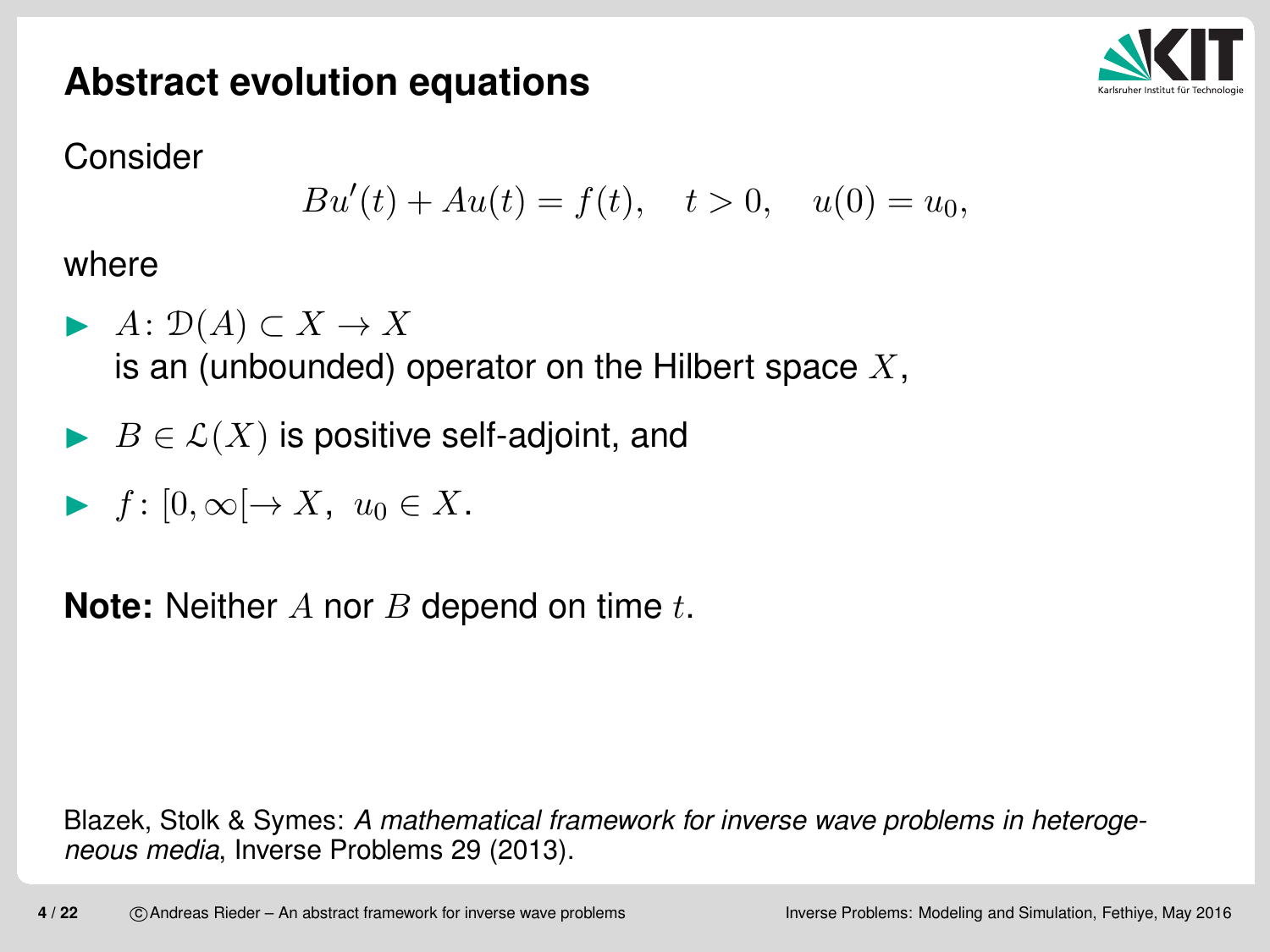

#### **Example: the Maxwell system**

 $\mathbf{E}=\mathbf{E}(t,\mathbf{x})$  and  $\mathbf{H}=\mathbf{H}(t,\mathbf{x})$  electric and magnetic fields, resp.

$$
\underbrace{\begin{pmatrix} \varepsilon I & 0 \\ 0 & \mu I \end{pmatrix} \begin{pmatrix} \mathbf{E}' \\ \mathbf{H}' \end{pmatrix}}_{=B} + \underbrace{\begin{pmatrix} \sigma I & -\text{curl}_x \\ \text{curl}_x & 0 \end{pmatrix} \begin{pmatrix} \mathbf{E} \\ \mathbf{H} \end{pmatrix}}_{=A} = \underbrace{\begin{pmatrix} -\mathbf{J}_e \\ \mathbf{J}_m \end{pmatrix}}_{=f} \quad \text{in } ]0, T[ \times D ]_{=f}
$$

with bc:  $\mathbf{n} \times \mathbf{E} = 0$  on  $]0, T[ \times \partial D$ ic:  $\mathbf{E}(0, \cdot) = \mathbf{e}_0$ ,  $\mathbf{H}(0, \cdot) = \mathbf{h}_0$ 

where  $\mathbf{J}_{e/m}=\mathbf{J}_{e/m}(t, x)$  $\varepsilon=\varepsilon(x)$  current/magnetic density $\mu=\mu(x)$  permittivity $\sigma=\sigma(x)$  permeabilityconductivity

 $D\subset\mathbb{R}^3$  bounded Lipschitz domain (or an exterior of such a domain).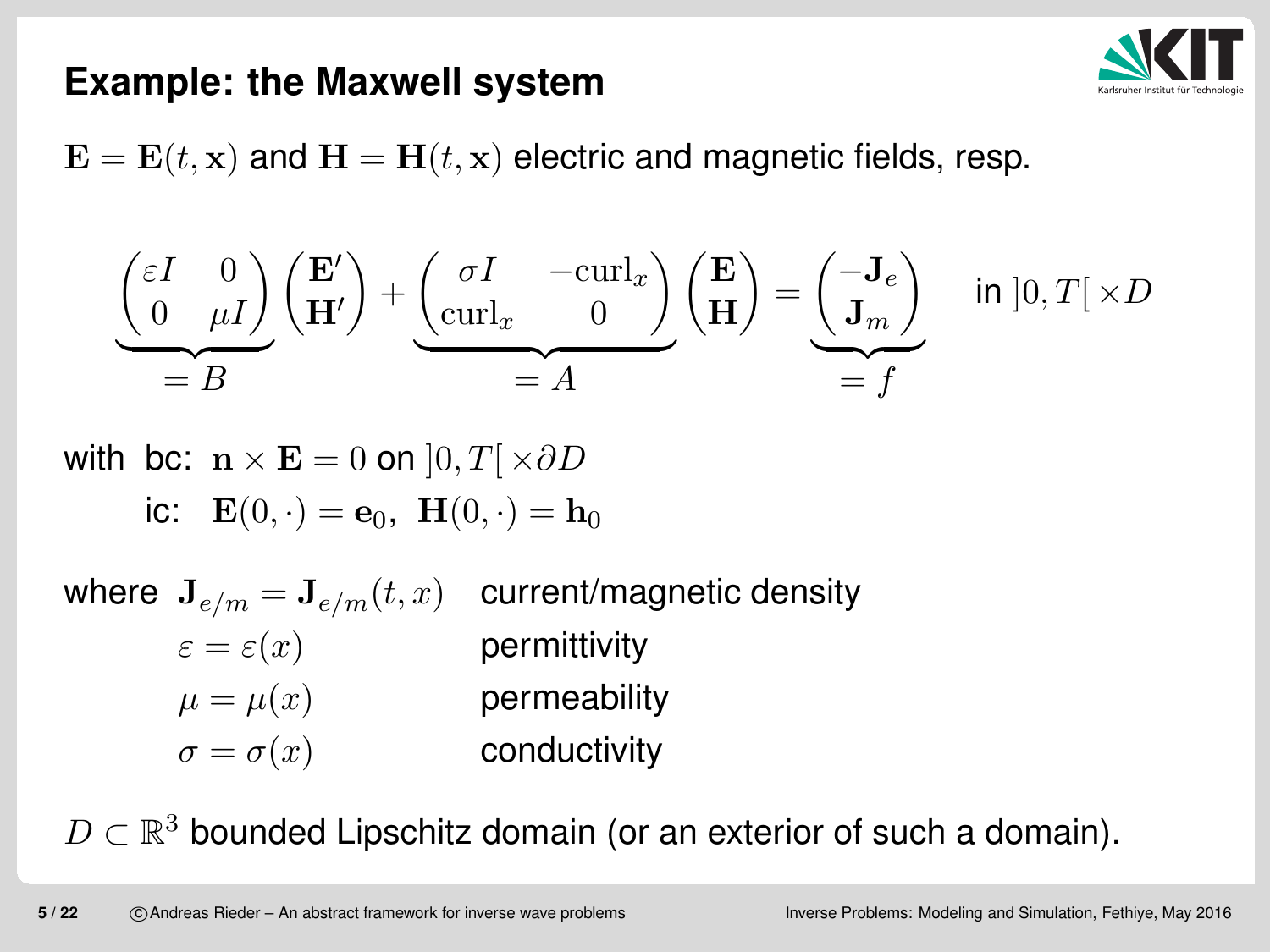

#### **Example (continued)**

- $\blacktriangleright X = L^2(D, \mathbb{R}^3) \times L^2(D, \mathbb{R}^3)$
- $\blacktriangleright$   $\mathcal{D}(A) = H_0(\text{curl}, D) \times H(\text{curl}, D)$
- If  $0 < c \leq \varepsilon$ ,  $\mu$  a.e. then  $B \in \mathcal{L}(X)$  is positive self-adjoint.

**Note:** The elastic wave equation can also be formulated in this abstract framework.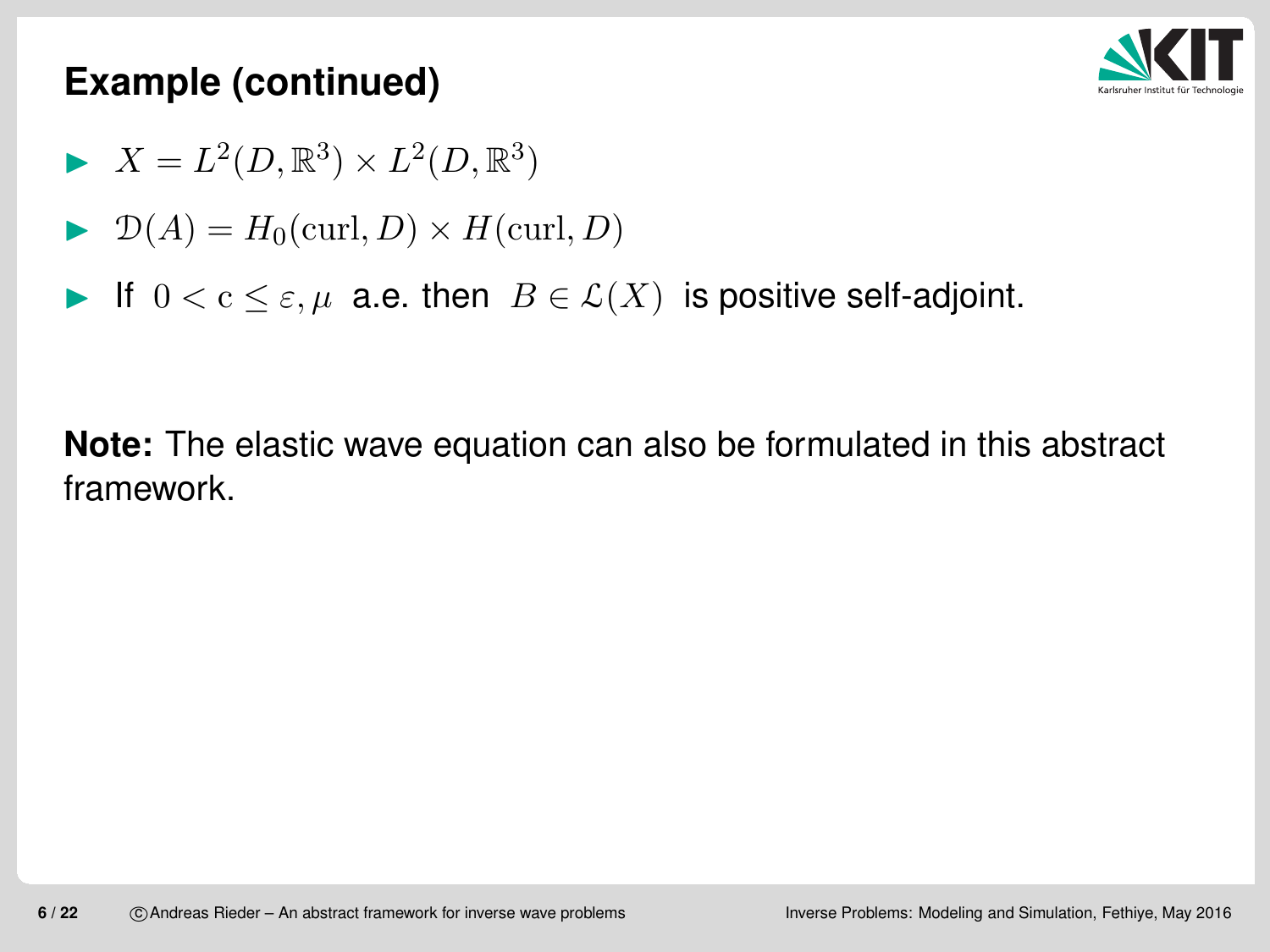**Classical solution: existence, uniqueness, and stability**



$$
Bu'(t) + Au(t) = f(t), \quad t > 0, \quad u(0) = u_0,
$$

**Theorem** Let  $u_0 \in \mathcal{D}(A)$  and  $f \in W^{1,1}_{loc}([0,\infty[, X)$ . Further, let A be maxi- $+h$ mal monotone, that is,

 $\langle Av, v \rangle_X \geq 0 \ \ \forall v \in \mathcal{D}(A) \quad \text{and} \quad A + I \colon \mathcal{D}(A) \to X \ \ \text{is onto}.$ 

Then, the evolution problem has <sup>a</sup> unique classical solution  $u\in\mathcal{C}([0,\infty[,\mathcal{D}(A))\cap\mathcal{C}^{1}([0,\infty[, X)$  satisfying

 $\| u$ ′  $\|f(t)\|_X+\|u(t)\|_{\mathcal{D}(A)} \lesssim \|u_0\|_{\mathcal{D}(A)} +\|f\|_{W^{1,1}([0,t],X)}$  $_{\rm )}$  for all  $t>0.$ 

**Proof:** 1.  $B^{-1}$  $^1A$  is maximal monotone. 2. Apply the Hille-Yosida theorem to

$$
u'(t) + B^{-1}Au(t) = B^{-1}f(t), \quad t > 0, \quad u(0) = u_0.
$$

**Remark:**  $B^{-1}$  $^1A$  generates a  $\mathcal{C}^0$  semigroup of contractions in  $(X,\langle\cdot,\cdot\rangle_B).$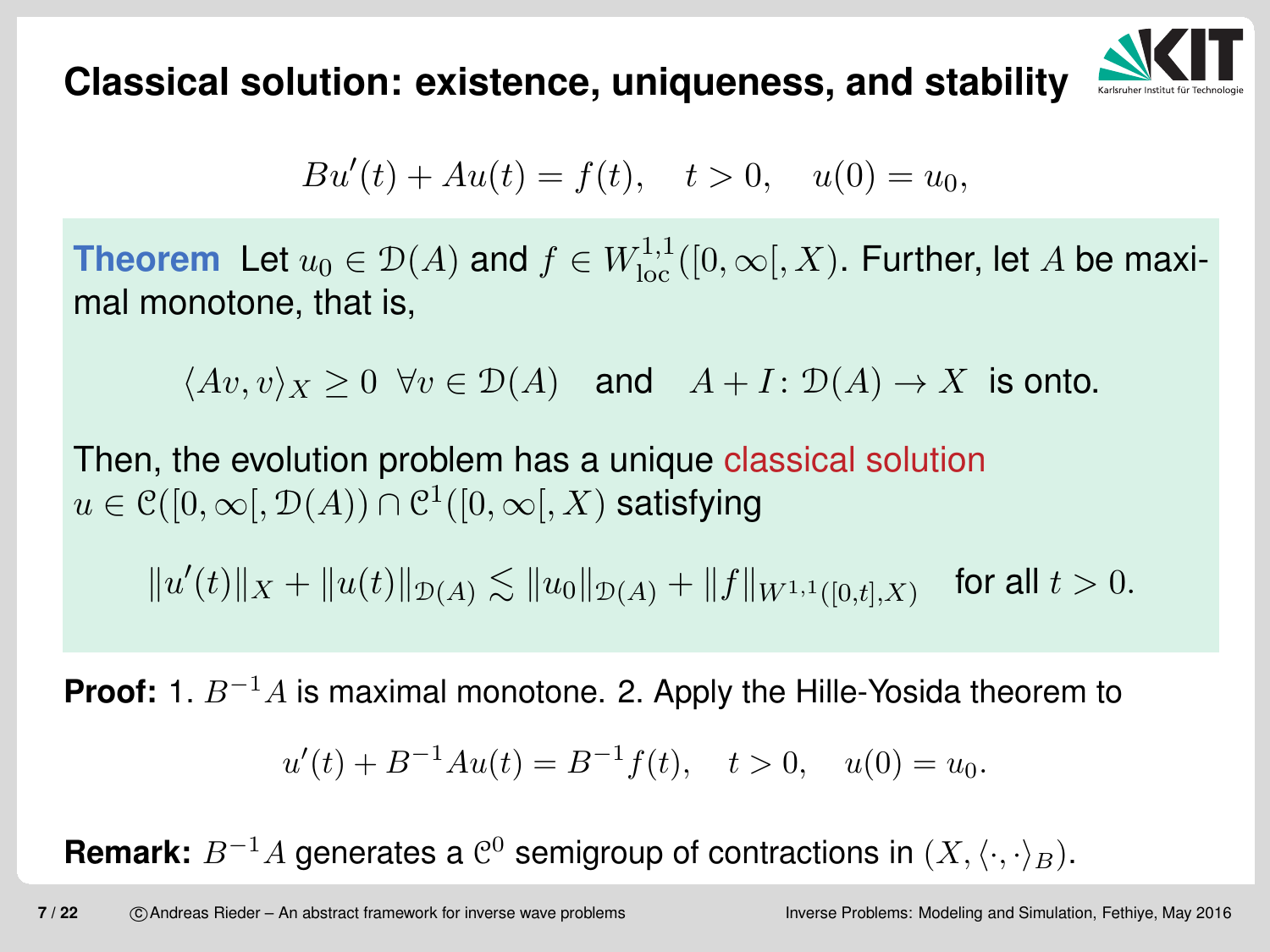### **Weak solution: existence, uniqueness, and stability**



**Corollary** Let  $u_0 \in X$ ,  $f \in L^1_{\mathrm{loc}}$  Then, the evolution problem has <sup>a</sup> unique weak or mild solution $\frac{1}{\log}([0,\infty[, X), A$  and  $B$  as above.  $u\in \mathcal{C}([0,\infty \mathcal{N}); u(0) =u_0,$ 

$$
\frac{\mathrm{d}}{\mathrm{d}t} \langle Bu(t), v \rangle_X + \langle u(t), A^*v \rangle_X = \langle f(t), v \rangle_X \quad \text{for a.a. } t > 0, \quad \forall v \in \mathcal{D}(A^*).
$$

Further,

 $\|u(t)\|_X\lesssim\|u_0\|_X+\|f\|_{L^1([0,t],X)}$  $_{\rm })$  for all  $t\geq0.$ 

# **Remark:**A maximal monotone

 $\Longrightarrow \mathcal{D}(A)$  dense,  $A$  closed, and  $A^*$  maximal monotone as well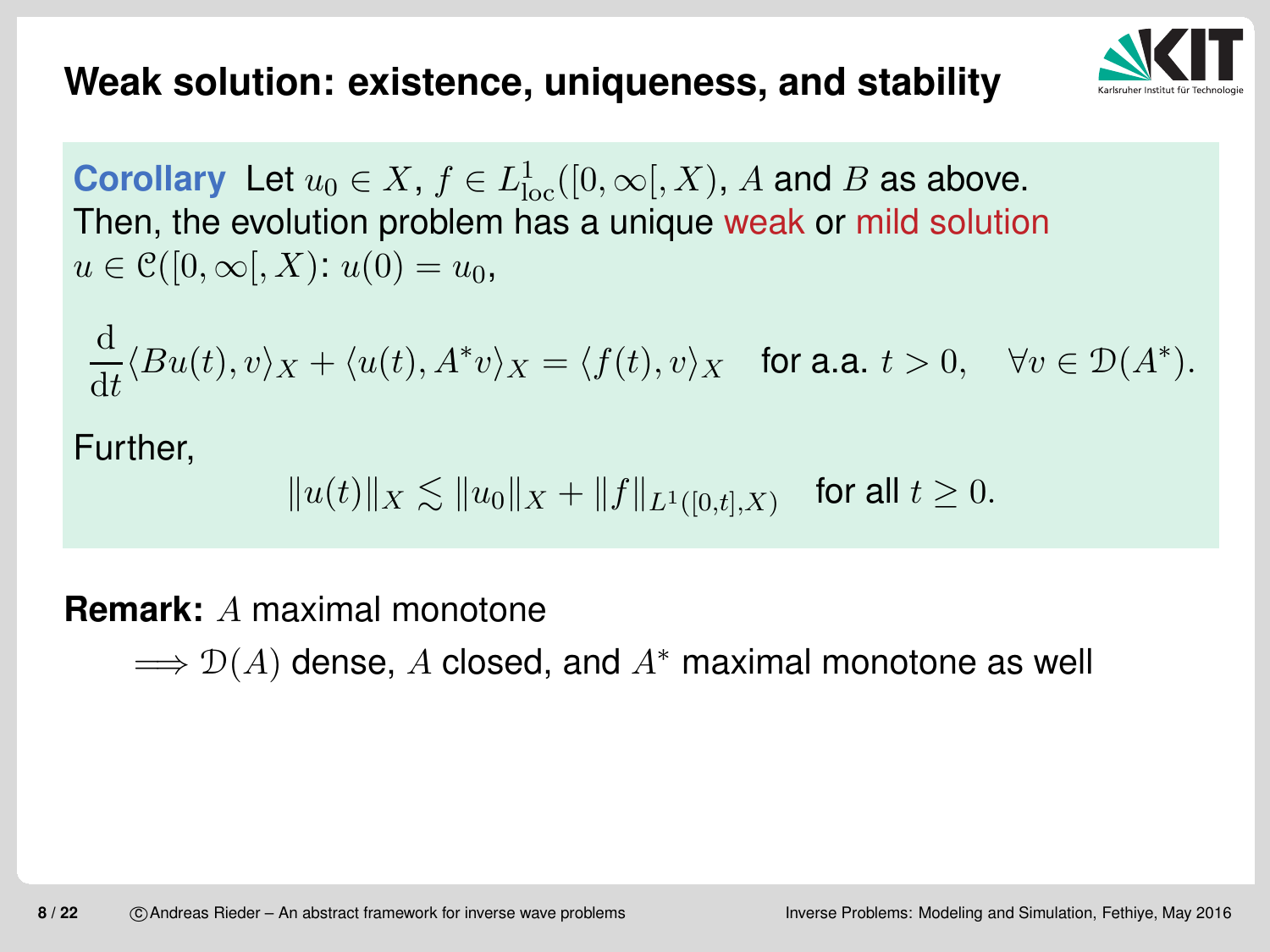#### **Example: the Maxwell system (revisited)**



$$
\underbrace{\begin{pmatrix} \varepsilon I & 0 \\ 0 & \mu I \end{pmatrix} \begin{pmatrix} \mathbf{E}' \\ \mathbf{H}' \end{pmatrix}}_{= B} + \underbrace{\begin{pmatrix} \sigma I & -\text{curl}_x \\ \text{curl}_x & 0 \end{pmatrix} \begin{pmatrix} \mathbf{E} \\ \mathbf{H} \end{pmatrix}}_{= A} = \underbrace{\begin{pmatrix} -\mathbf{J}_e \\ \mathbf{J}_m \end{pmatrix}}_{= f}
$$

$$
\blacktriangleright X = L^2(D,\mathbb{R}^3) \times L^2(D,\mathbb{R}^3)
$$

$$
\blacktriangleright \mathcal{D}(A) = H_0(\text{curl}, D) \times H(\text{curl}, D)
$$

**Lemma** If  $0 \le \sigma \in L^{\infty}(D)$  then A is maximal monotone.

**Proof:** For  $(\mathcal{E},\mathcal{H})^{\top}\in\mathcal{D}(A)$  we have

$$
\left\langle A\left(\frac{\mathcal{E}}{\mathcal{H}}\right), \left(\frac{\mathcal{E}}{\mathcal{H}}\right) \right\rangle_X = \int_D \left[ (\sigma \mathcal{E} - \mathrm{curl}_x \mathcal{H}) \cdot \mathcal{E} + \mathrm{curl}_x \mathcal{E} \cdot \mathcal{H} \right] \mathrm{d}x = \int_D \sigma |\mathcal{E}|^2 \mathrm{d}x \ge 0
$$

by Green's theorem (no boundary term appears as  $\mathcal{E}\in H_0(\text{curl} ,D)).$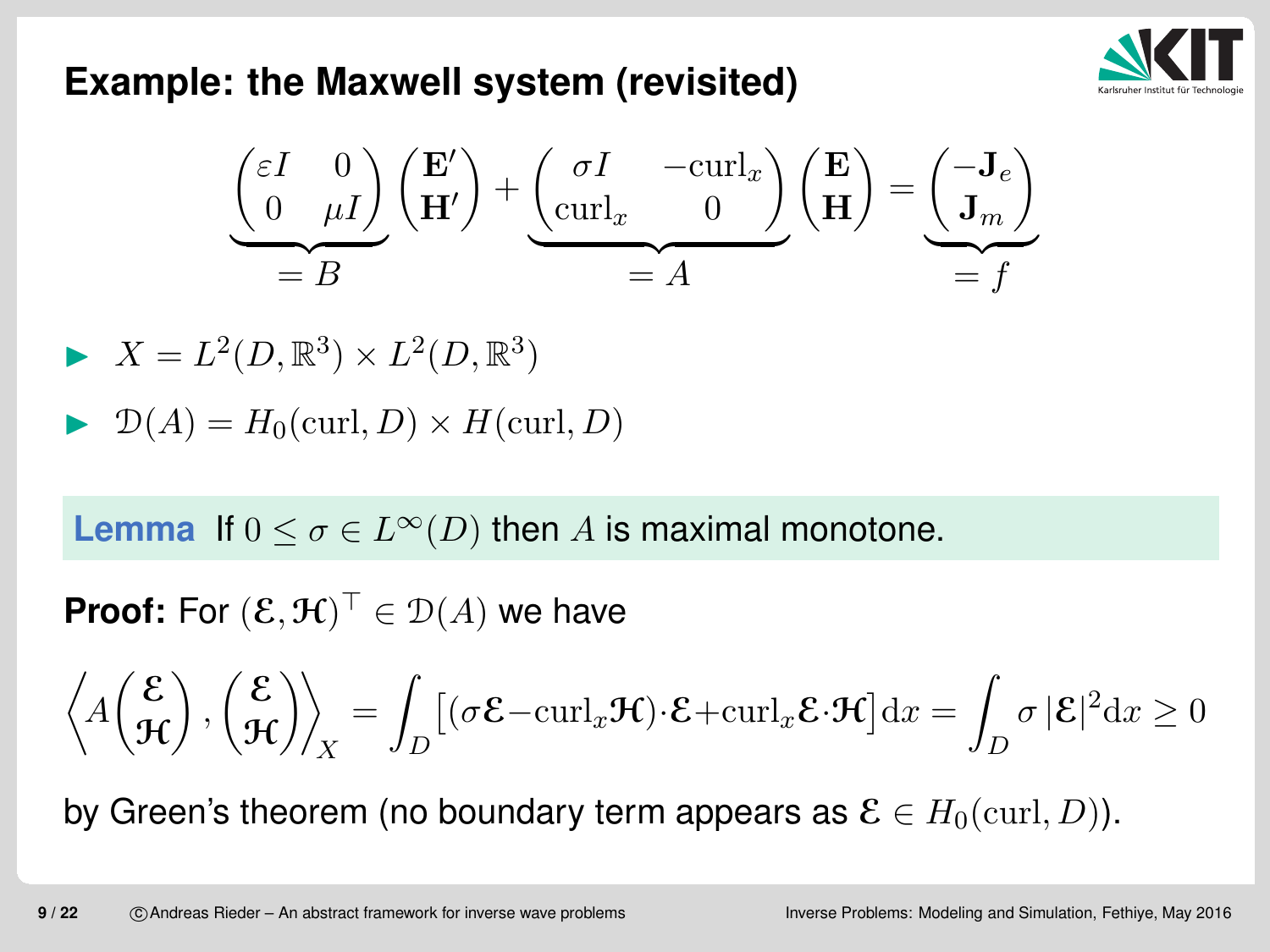

<span id="page-9-0"></span>Direct [Problem](#page-2-0)

⊲ Inverse [Problem](#page-9-0)

Inverse [Electromag](#page-14-0)netic Scattering

**[Summary](#page-20-0)** 

## **Inverse Problem**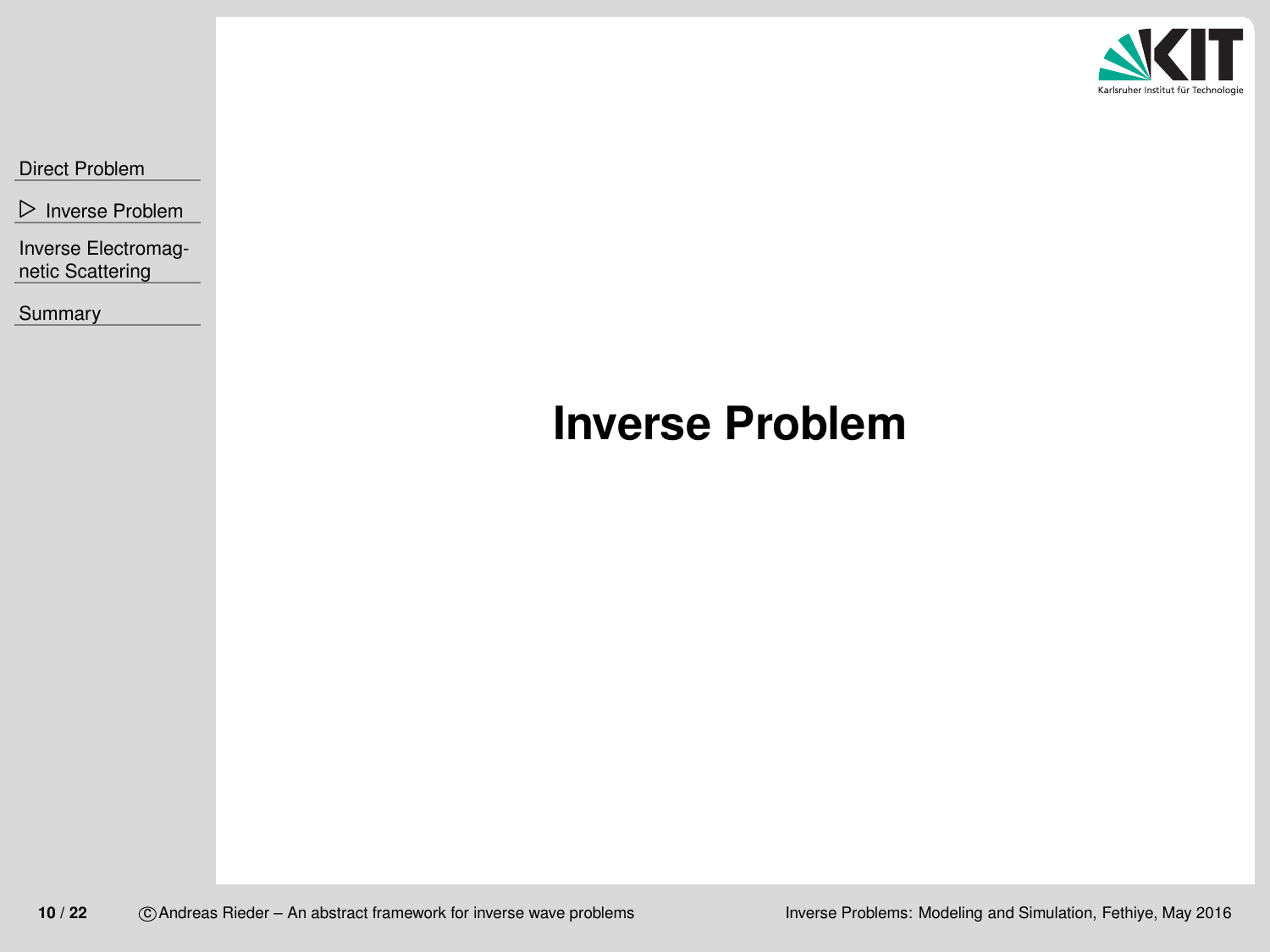

#### **Parameter-to-solution map**

For  $u_0\in{\mathcal D}(A),$   $f\in W^{1,1}_{\rm loc}([0,\infty[, X),$   $A$  maximal monotone, consider  $F: \mathcal{D}(F) \subset \mathcal{L}(X) \to \mathcal{C}([0,T], X), \quad B \mapsto u$ 

where  $T > 0$ ,

$$
\mathcal{D}(F) \subset \mathcal{B} = \left\{ B \in \mathcal{L}(X) : B = B^*, \ \beta \|v\|_X^2 \le \langle Bv, v \rangle_X \ \forall v \in X \right\}, \quad \beta > 0,
$$

### and  $u$  solves

$$
Bu'(t) + Au(t) = f(t), \quad t \in ]0, T[, \quad u(0) = u_0.
$$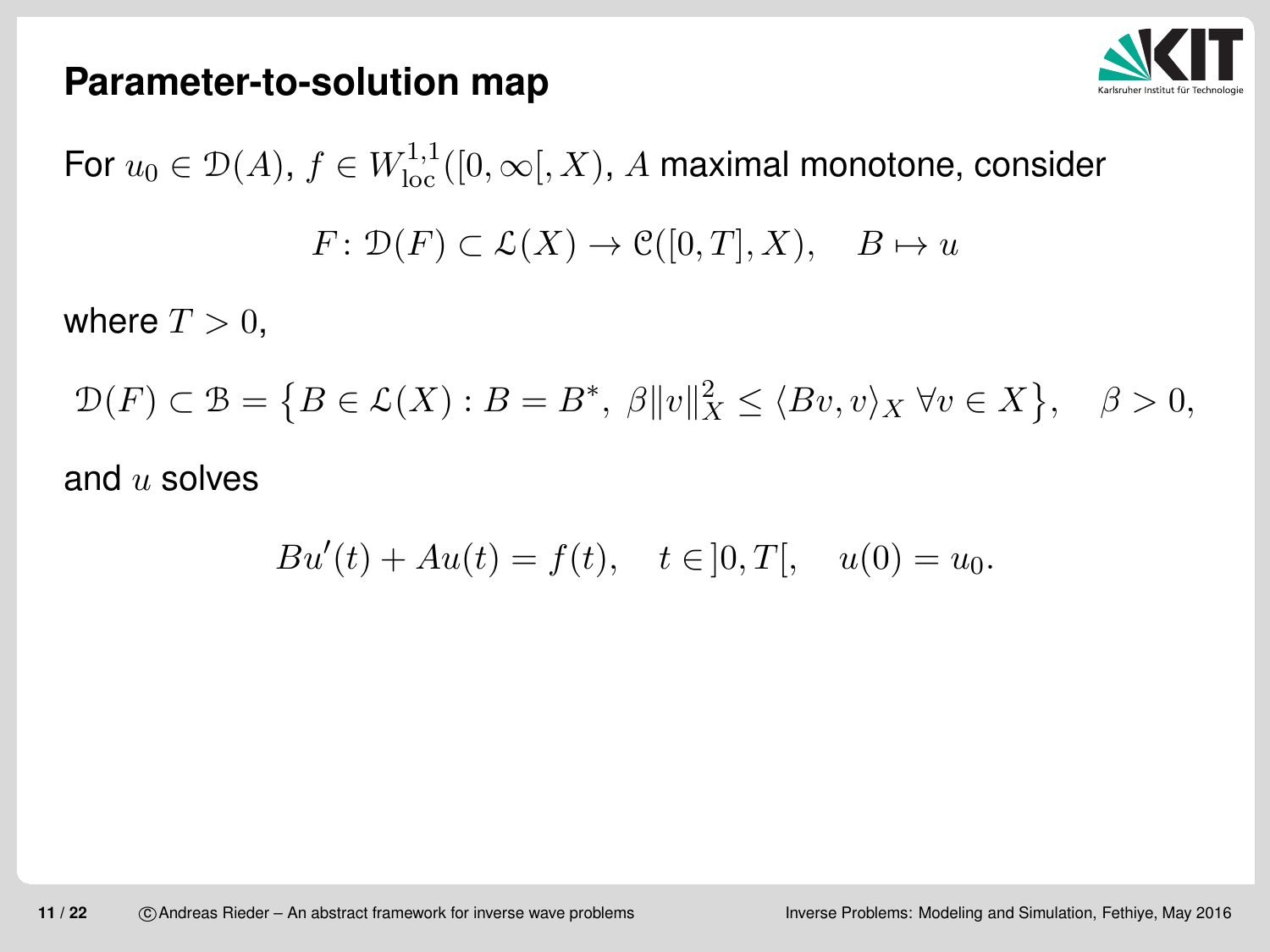### **Local ill-posedness of parameter identification**



**Theorem** The inverse problem

$$
F(\cdot)=u
$$

is locally ill-posed at any  $\widehat{B}\in\mathcal{D}(F)$  satisfying  $F(\widehat{B})=$  $\cdot$   $\cdot$  $\mathbf{y} = \mathbf{y}$  and  $\mathbf{y} = \mathbf{y}$  and  $\mathbf{y} = \mathbf{y}$  and  $\mathbf{y} = \mathbf{y}$  $\widehat{r}>0$  and a family  $\{E_{k}\}\subset\mathcal{L}(X)$  of positive semi-definite operators s.t.  $u$  if there are an  $\forall r \in ]0, \hat{r}]: \hat{B} + rE_k \in \mathcal{D}(F), \quad ||E_k|| \sim 1, \quad E_k$  $k{\rightarrow}\infty$  $\overrightarrow{h\rightarrow\infty}0$  pointwise.

**Proof:** Set  $B_k :=$  $\widehat{B}+rE_{k}.$  Since

$$
||B_k - \widehat{B}|| \sim r
$$

it remains to show that

$$
F(B_k) \xrightarrow{k \to \infty} F(\widehat{B}) \text{ in } \mathcal{C}([0,T],X).
$$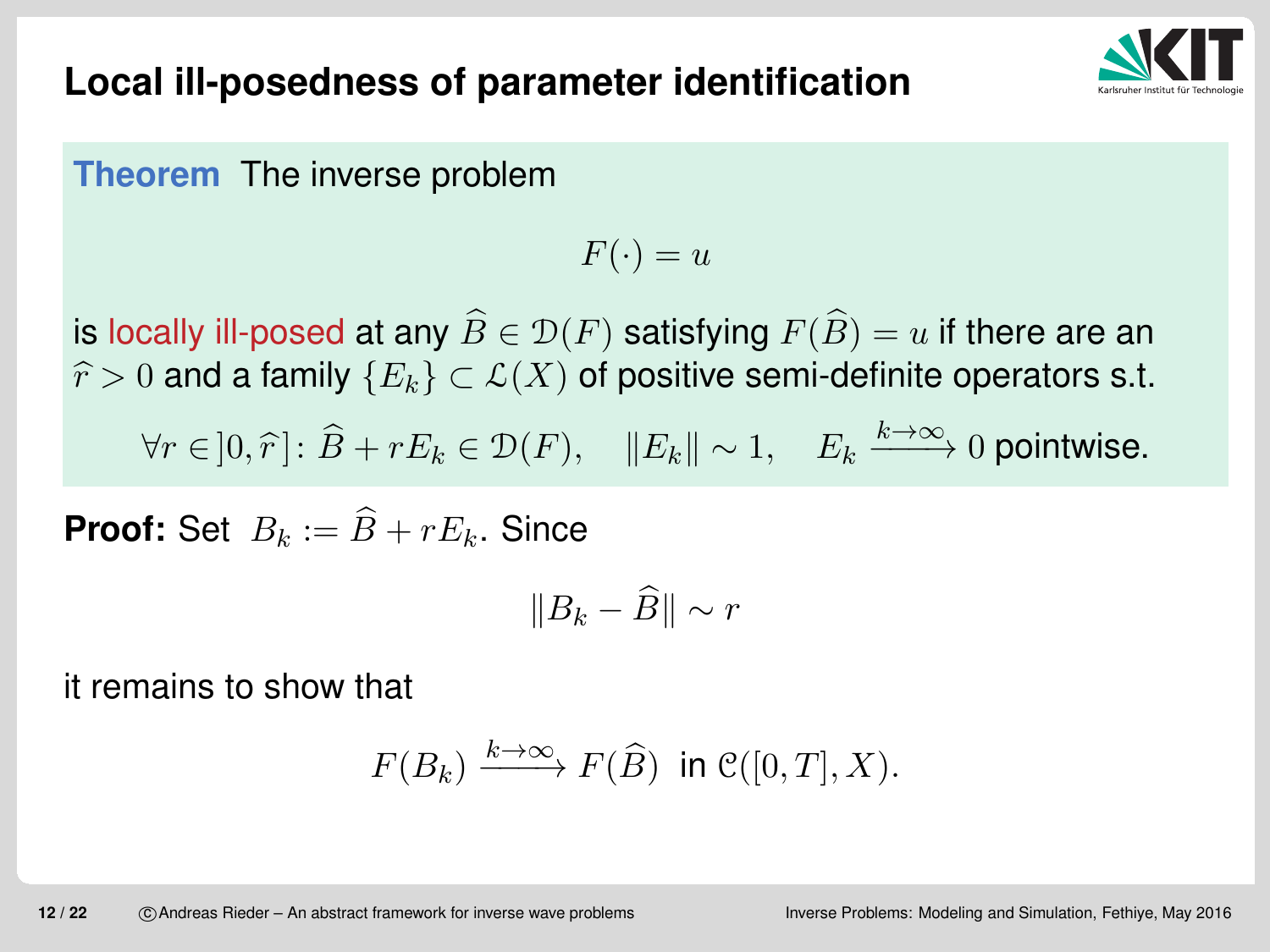# **Frechet differentiability ´**



**Theorem**  $F: \mathcal{B} \subset \mathcal{L}(X) \to \mathcal{C}([0,T],X), B \mapsto u$ , is Fréchet differentiable<br>at any  $B \in \text{int}(\mathcal{B})$  with derivative at any  $B \in \text{int}(\mathcal{B})$  with derivative

$$
F'(B)H = u_H|_{[0,T]}
$$

where  $u_H$  is the weak solution of

$$
Bu'_H(t) + Au_H(t) = -Hu'(t), \quad t > 0, \quad u_H(0) = 0,
$$

with  $u = F(B)$ , i.e., classical solution of  $Bu'(t) + Au(t) = f(t)$ ,  $u(0) = u_0$ .

**Remark:** Fréchet differentiability of

 $F: \mathcal{B} \subset \mathcal{L}(X) \to \mathcal{C}^1([0,T],X) \cap \mathcal{C}([0,T],\mathcal{D}(A))$ 

requires stronger regularity assumptions on  $f$  and  $u_0$ , namely

 $f \in W^{3,1}([0,T],X), v := B^{-1}(Au_0 - f(0)) \in \mathcal{D}(A), B^{-1}(Av - f'(0)) \in \mathcal{D}(A).$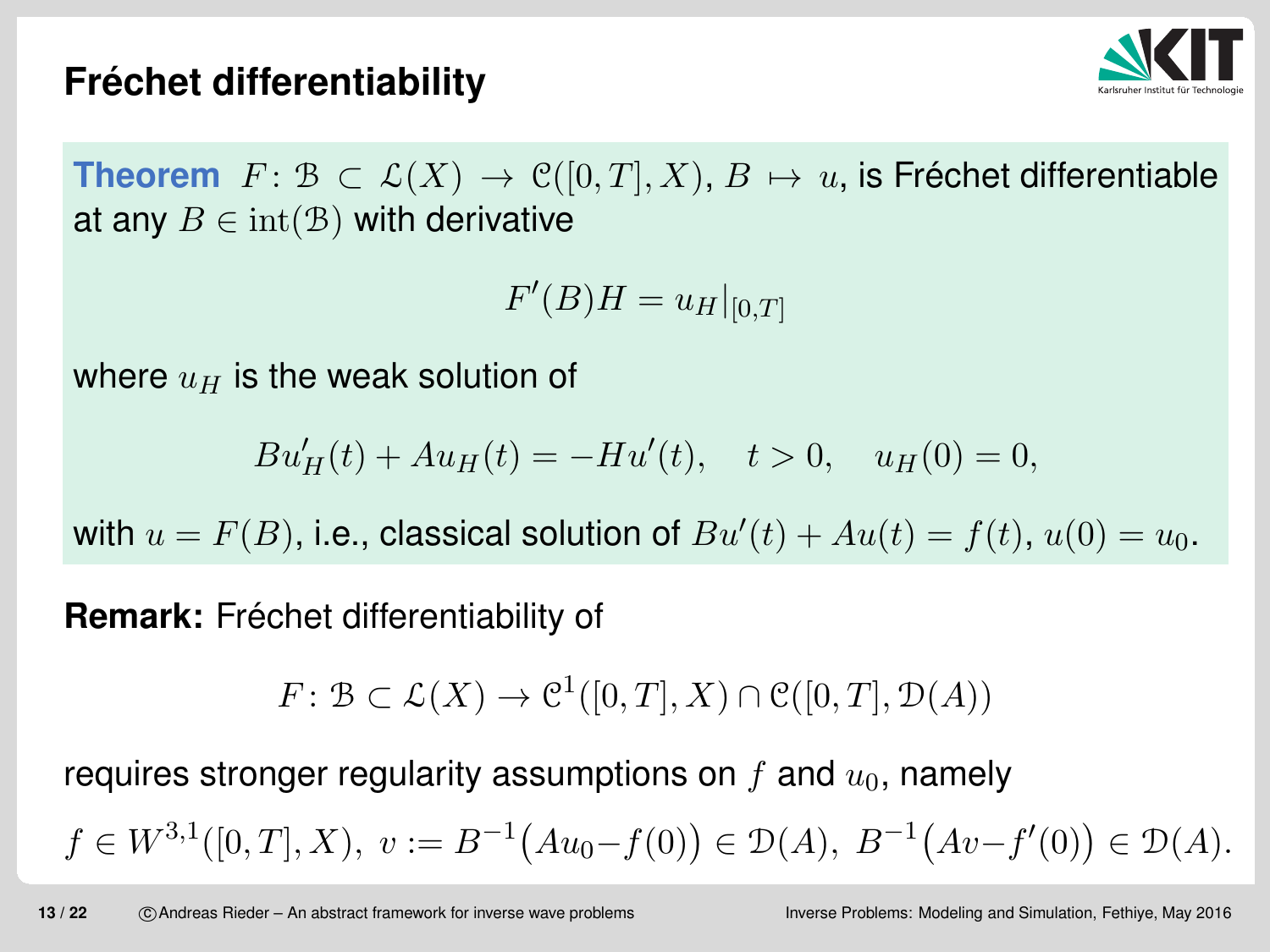# **Adjoint of the Frechet derivative ´**



Here,  $F'(B) \colon \mathcal{L}(X) \to L^2([0,T],X)$  linear and bounded. Then,  $F'(B)^*: L^2([0,T],X) \to \mathcal{L}(X)^*.$ 

**Theorem** We have that

$$
[F'(B)^*g]H = \int_0^T \langle Hu'(t), w(t) \rangle_X dt
$$

where  $w$  is the weak solution of the backwards equation

$$
Bw'(t) - A^*w(t) = g(t), \quad t \in ]0, T[, \quad w(T) = 0,
$$

and  $u = F(B)$ , i.e., classical solution of  $Bu'(t) + Au(t) = f(t)$ ,  $u(0) = u_0$ .

**Remark:** Set  $\widetilde{w}(t) = w(T-t)$ . Then, the backwards eqn. is equivalent to

$$
B\widetilde{w}'(t) + A^*\widetilde{w}(t) = -g(T-t), \quad t \in ]0, T[, \quad \widetilde{w}(0) = 0.
$$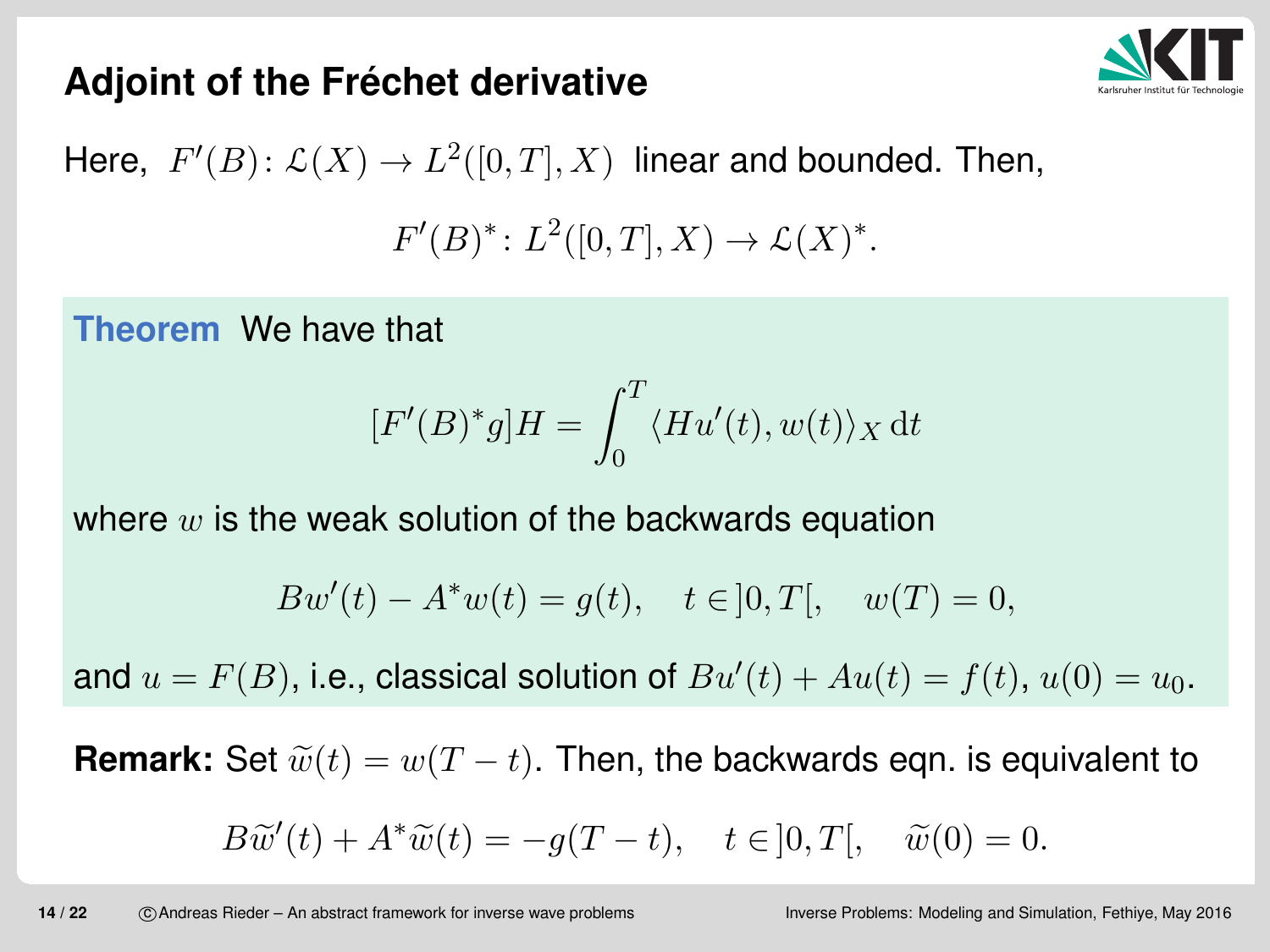

<span id="page-14-0"></span>Direct [Problem](#page-2-0)

Inverse [Problem](#page-9-0)

**▷ Scattering** Inverse Elec[tromagnetic](#page-14-0)

[Summary](#page-20-0)

## **Inverse Electromagnetic Scattering**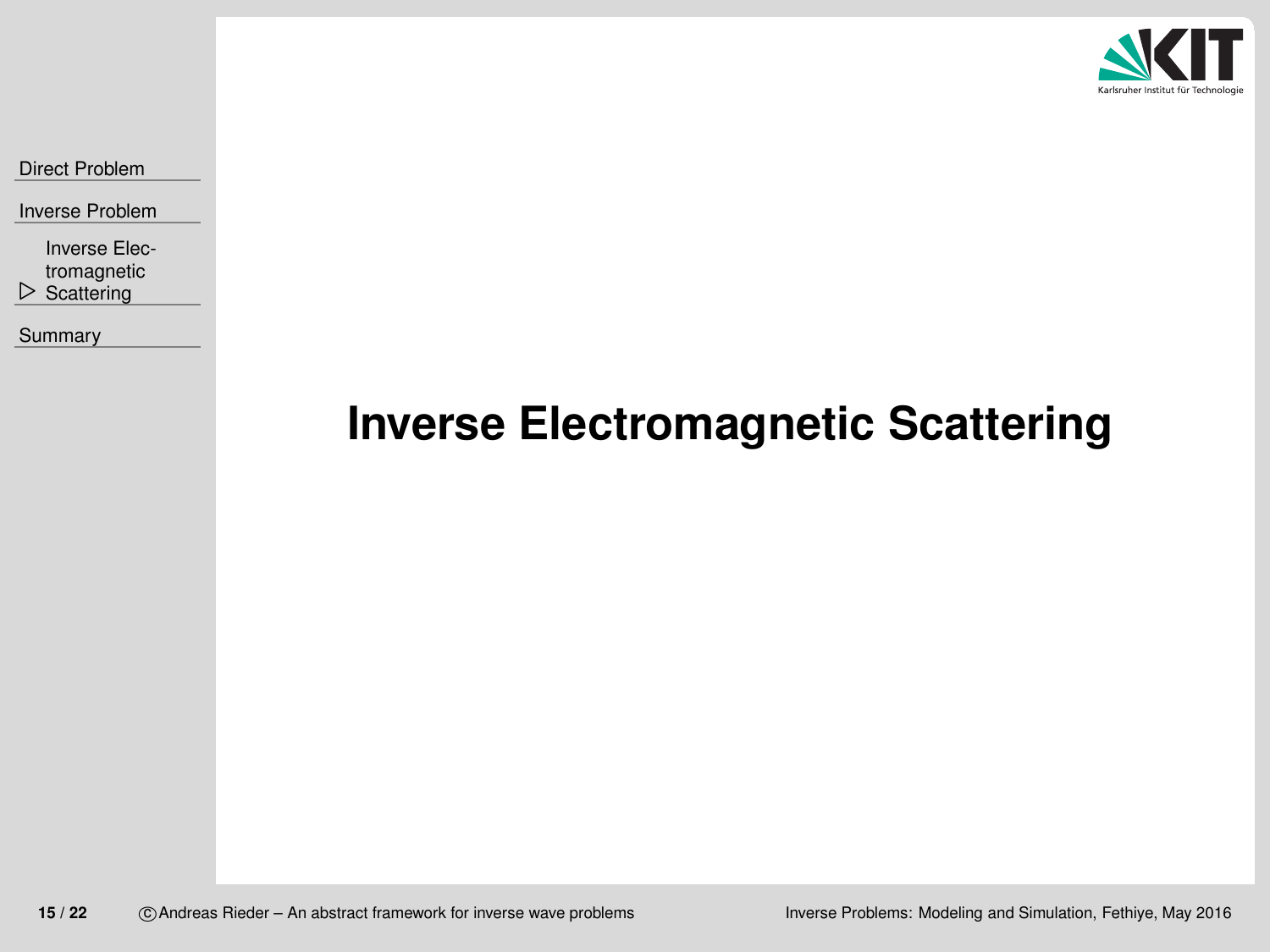

#### **Parameter-to-solution map**

$$
\begin{pmatrix} \varepsilon I & 0 \\ 0 & \mu I \end{pmatrix} \begin{pmatrix} \mathbf{E}' \\ \mathbf{H}' \end{pmatrix} + \begin{pmatrix} \sigma I & -\operatorname{curl}_x \\ \operatorname{curl}_x & 0 \end{pmatrix} \begin{pmatrix} \mathbf{E} \\ \mathbf{H} \end{pmatrix} = \begin{pmatrix} -\mathbf{J}_e \\ \mathbf{J}_m \end{pmatrix}, \quad \begin{pmatrix} \mathbf{E}(0) \\ \mathbf{H}(0) \end{pmatrix} = \begin{pmatrix} \mathbf{e}_0 \\ \mathbf{h}_0 \end{pmatrix}
$$

$$
\blacktriangleright X = L^2(D, \mathbb{R}^3) \times L^2(D, \mathbb{R}^3)
$$

$$
\blacktriangleright \mathcal{D}(A) = H_0(\text{curl}, D) \times H(\text{curl}, D)
$$

$$
\blacktriangleright \ (\mathbf{e}_0, \mathbf{h}_0)^\top \in \mathcal{D}(A) \text{ and } (\mathbf{J}_e, \mathbf{J}_m)^\top \in W^{1,1}([0,T],X) \text{ for } T > 0
$$

$$
\blacktriangleright \mathcal{P} := \left\{ (\varepsilon, \mu)^{\top} \in L^{\infty}(D)^2 : 0 < c \leq \varepsilon, \mu \text{ a.e.} \right\}
$$

Then, the parameter-to-solution map is well defined:

$$
\Phi\colon \mathcal{P}\subset L^\infty(D)^2\to \mathcal{C}\big([0,T],X\big),\quad (\varepsilon,\mu)^\top\mapsto (\mathbf{E},\mathbf{H})^\top.
$$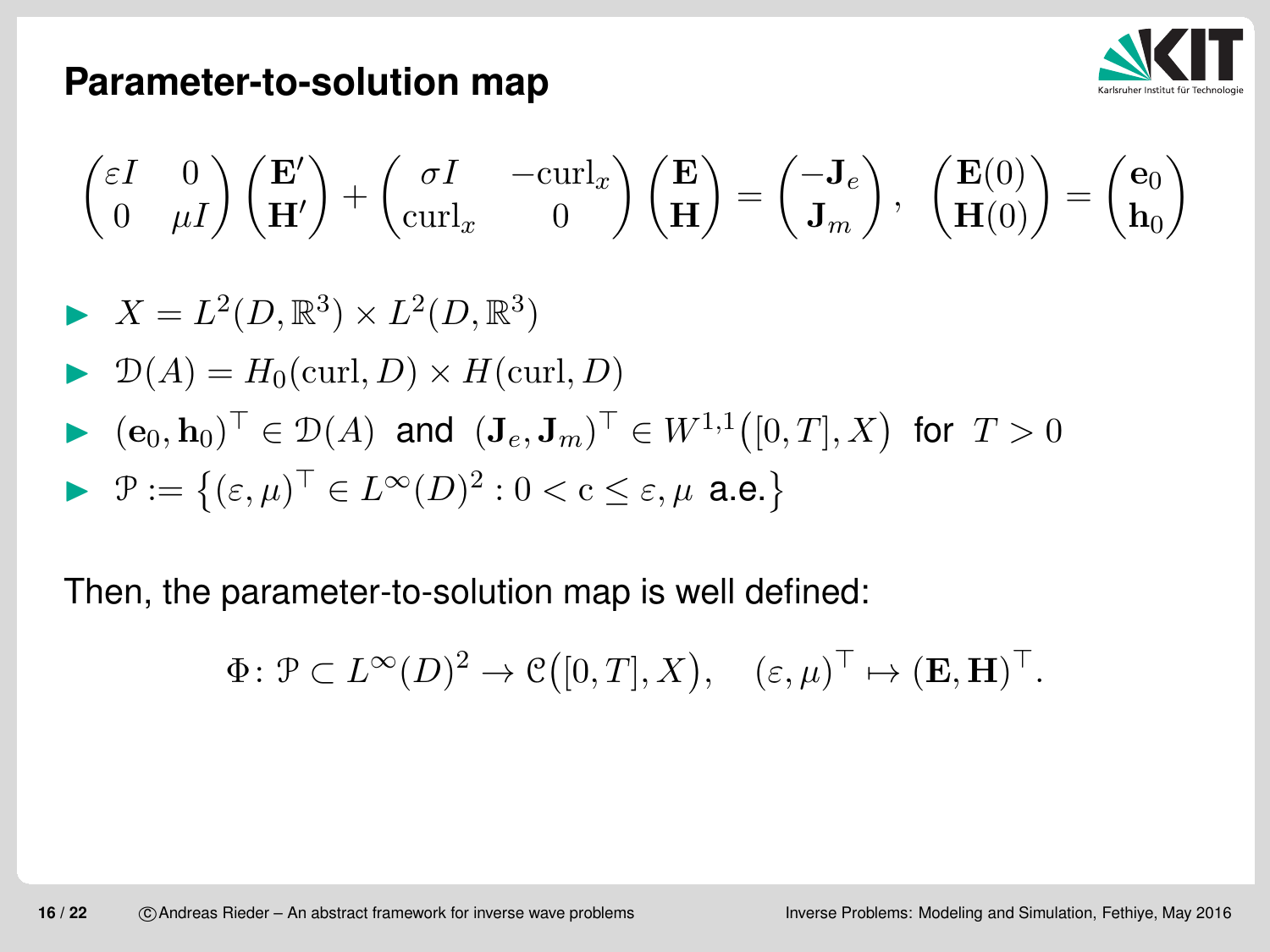### **Factorization of the parameter-to-solution map**



We factorize

$$
\Phi=F\circ V
$$

where

$$
F: \mathcal{B} \subset \mathcal{L}(X) \to \mathcal{C}([0,T], X), \quad B \mapsto (\mathbf{E}, \mathbf{H})^{\top},
$$

and

$$
V \colon \mathcal{P} \subset L^{\infty}(D)^2 \to \mathcal{B}, \quad (\varepsilon, \mu)^{\top} \mapsto \begin{pmatrix} \varepsilon I & 0 \\ 0 & \mu I \end{pmatrix}.
$$

## Note that  $F$  is the mapping considered in the abstract theory.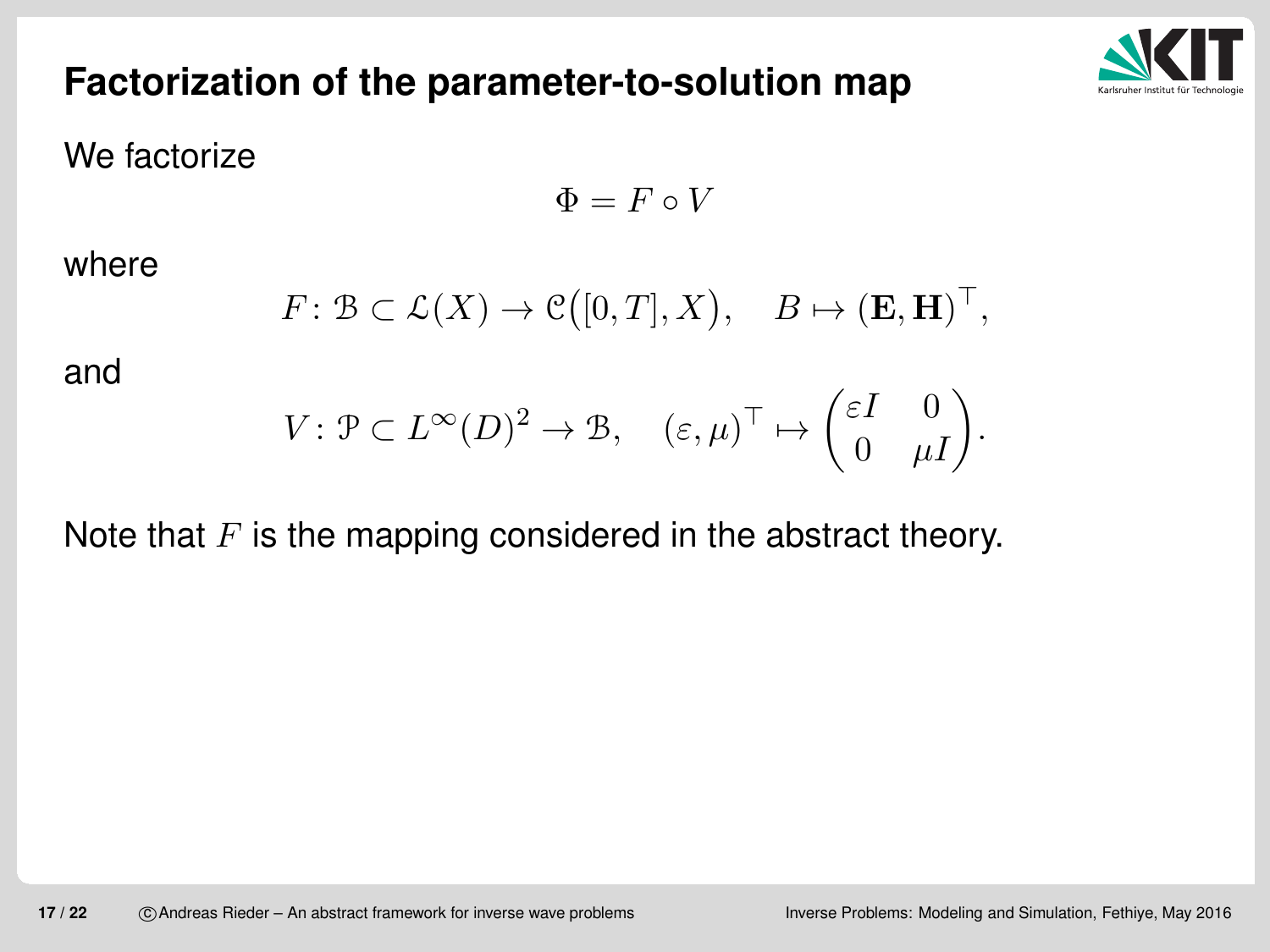



**Theorem** The inverse problem

$$
\Phi(\varepsilon,\mu)=({\bf E},{\bf H})^\top
$$

is locally ill-posed at any interior point of  $\,$   $\mathcal{P}.$ 

**Proof:** Let

$$
e_k := \chi_{\mathrm{B}_{1/k}(\xi)} \quad \text{for one fixed } \xi \in D
$$

and define

$$
E_k := \begin{pmatrix} e_k I & 0 \\ 0 & e_k I \end{pmatrix} = V(e_k, e_k).
$$

Then,  $\|E_k\| = 1, \, E_k$  $k{\rightarrow}\infty$  $\rightarrow \rightarrow 0$  pointwise, and, for any  $r > 0$ ,

$$
\Phi(\varepsilon + re_k, \mu + re_k) = F(V(\varepsilon, \mu) + rE_k) \xrightarrow{k \to \infty} F(V(\varepsilon, \mu)) = \Phi(\varepsilon, \mu)
$$

but

 $\varepsilon+re_k \nrightarrow \varepsilon$  as well as  $\|\mu+re_k \nrightarrow \mu$  (due to  $\|e_k\|_\infty$  $_{\infty} = 1$ ).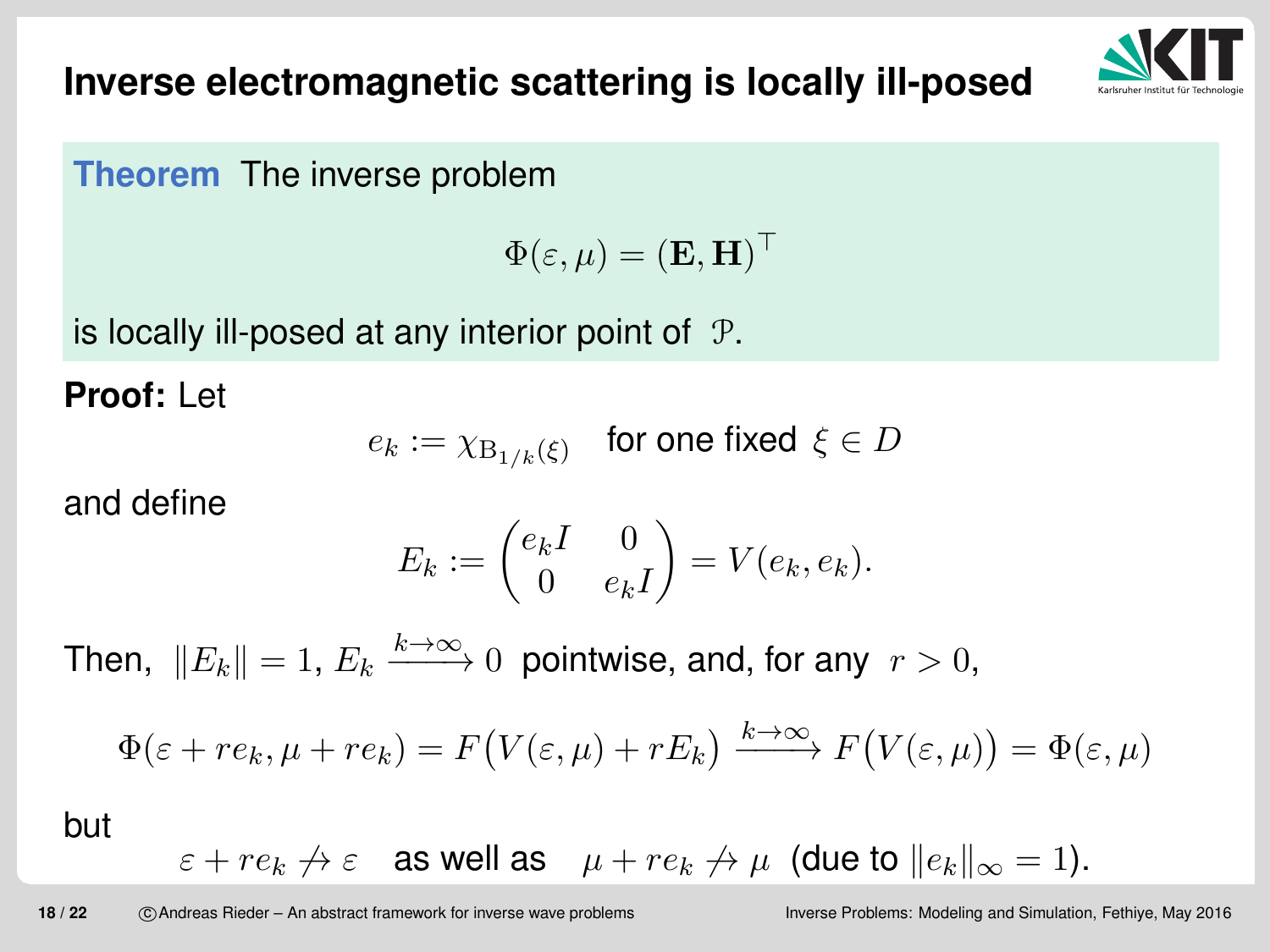# **Frechet derivative of the electromagnetic forward map ´**



**Theorem** The parameter-to-solution map

$$
\Phi \colon \mathcal{P} \subset L^{\infty}(D)^2 \to \mathcal{C}([0,T],X)
$$

is Fréchet differentiable at  $(\varepsilon, \mu)^\top.$  In fact,

$$
\Phi'(\varepsilon,\mu) {h_1\brack h_2}={\Big(\overline{\mathbf{H}}\Big)}
$$

where  $(\overline{\mathbf{E}},\overline{\mathbf{H}})^\top\in \mathcal{C}\big([0,T],X\big)$  is the weak solution of

$$
\begin{pmatrix} \varepsilon I & 0 \\ 0 & \mu I \end{pmatrix} \begin{pmatrix} \overline{\mathbf{E}}' \\ \overline{\mathbf{H}}' \end{pmatrix} + \begin{pmatrix} \sigma I & -\operatorname{curl}_x \\ \operatorname{curl}_x & 0 \end{pmatrix} \begin{pmatrix} \overline{\mathbf{E}} \\ \overline{\mathbf{H}} \end{pmatrix} = \begin{pmatrix} -h_1 \mathbf{E}' \\ -h_2 \mathbf{H}' \end{pmatrix},
$$

in  $[0, T] \times D$  with  $\overline{\mathbf{E}}(0) = \overline{\mathbf{H}}(0) = \mathbf{0}$ . Here,  $(\mathbf{E}, \mathbf{H})^{\top} = \Phi(\varepsilon, \mu)$ .

**Proof:** 
$$
\Phi'(\varepsilon,\mu) \left[\begin{matrix} h_1 \\ h_2 \end{matrix}\right] = F'\big(V(\varepsilon,\mu)\big)V'(\varepsilon,\mu) \left[\begin{matrix} h_1 \\ h_2 \end{matrix}\right] = F'\big(V(\varepsilon,\mu)\big)V(h_1,h_2)
$$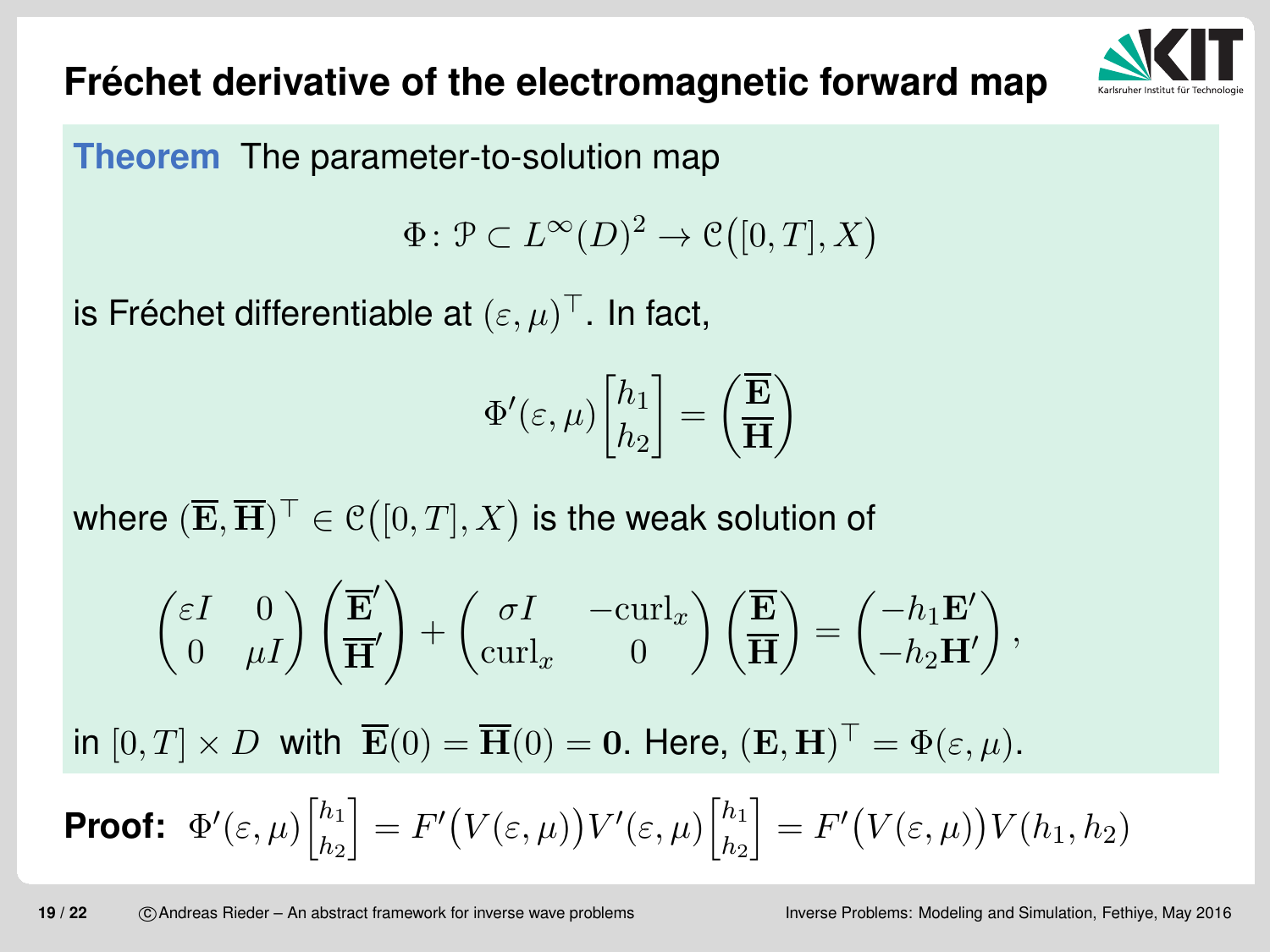

# **Adjoint of the Frechet derivative ´**

**Theorem** The dual operator  $\Phi'(\varepsilon,\mu)^*: L^2([0,T],X) \to (L^{\infty}(D)^*)^2$  is given by

$$
\Phi'(\varepsilon,\mu)^* \begin{pmatrix} \mathbf{g}_E \\ \mathbf{g}_H \end{pmatrix} = \begin{pmatrix} \int_0^T \mathbf{E}'(t,\cdot) \cdot \overline{\mathbf{E}}(t,\cdot) \mathrm{d}t \\ \int_0^T \mathbf{H}'(t,\cdot) \cdot \overline{\mathbf{H}}(t,\cdot) \mathrm{d}t \end{pmatrix} \in L^1(D)^2
$$

where  $(\overline{\mathbf{E}},\overline{\mathbf{H}})^\top\in \mathcal{C}([0,T],X)$  uniquely solves

$$
\begin{pmatrix} \varepsilon I & 0 \\ 0 & \mu I \end{pmatrix} \begin{pmatrix} \overline{\mathbf{E}}' \\ \overline{\mathbf{H}}' \end{pmatrix} + \begin{pmatrix} -\sigma I & -\operatorname{curl}_x \\ \operatorname{curl}_x & 0 \end{pmatrix} \begin{pmatrix} \overline{\mathbf{E}} \\ \overline{\mathbf{H}} \end{pmatrix} = \begin{pmatrix} \mathbf{g}_E \\ \mathbf{g}_H \end{pmatrix}
$$
  
with  $(\overline{\mathbf{E}}(T), \overline{\mathbf{H}}(T))^{\top} = (0, 0)^{\top}$ .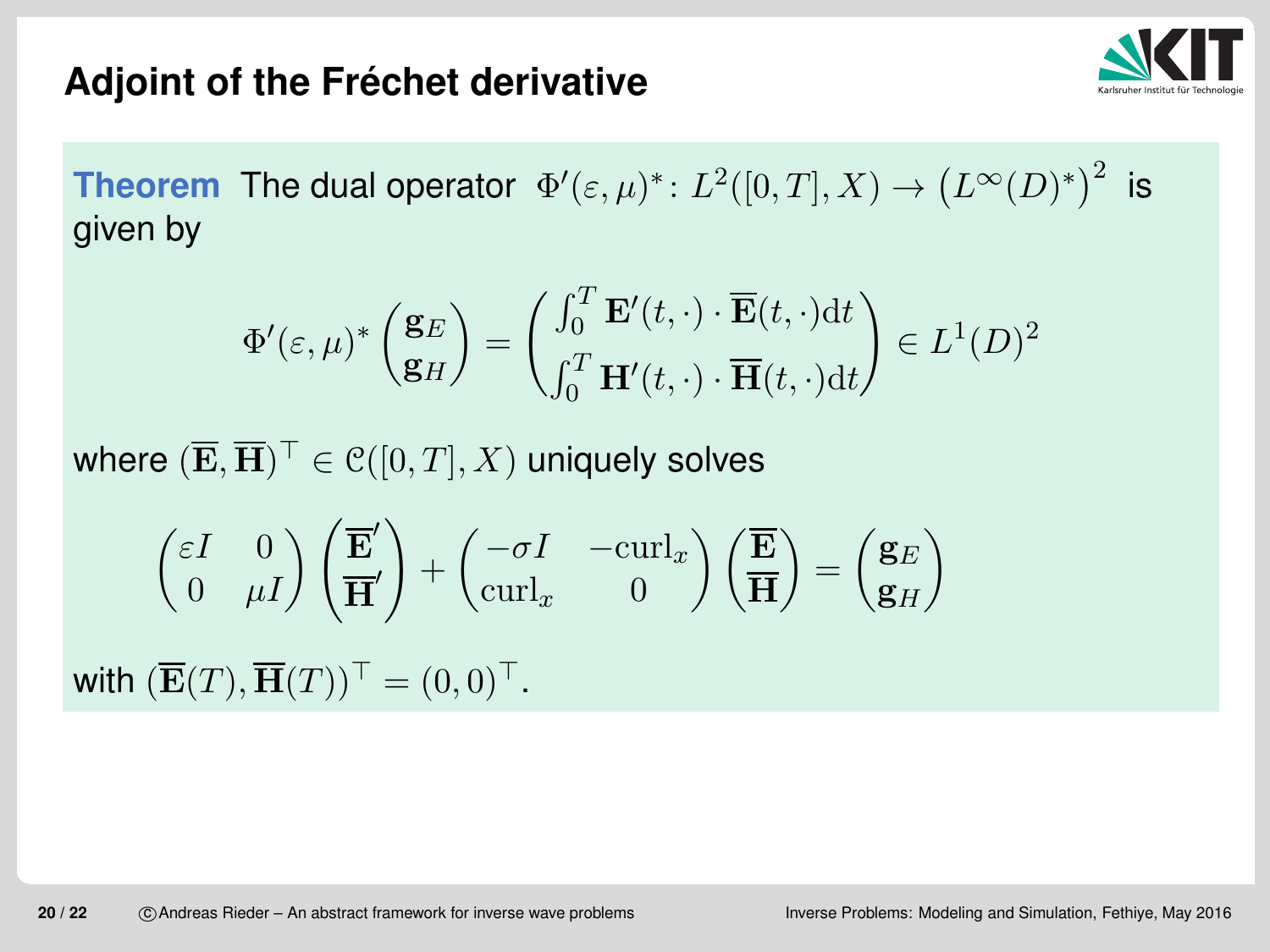

<span id="page-20-0"></span>Direct [Problem](#page-2-0)

Inverse [Problem](#page-9-0)

Inverse [Electromag](#page-14-0)netic Scattering

⊲ [Summary](#page-20-0)

## **Summary**